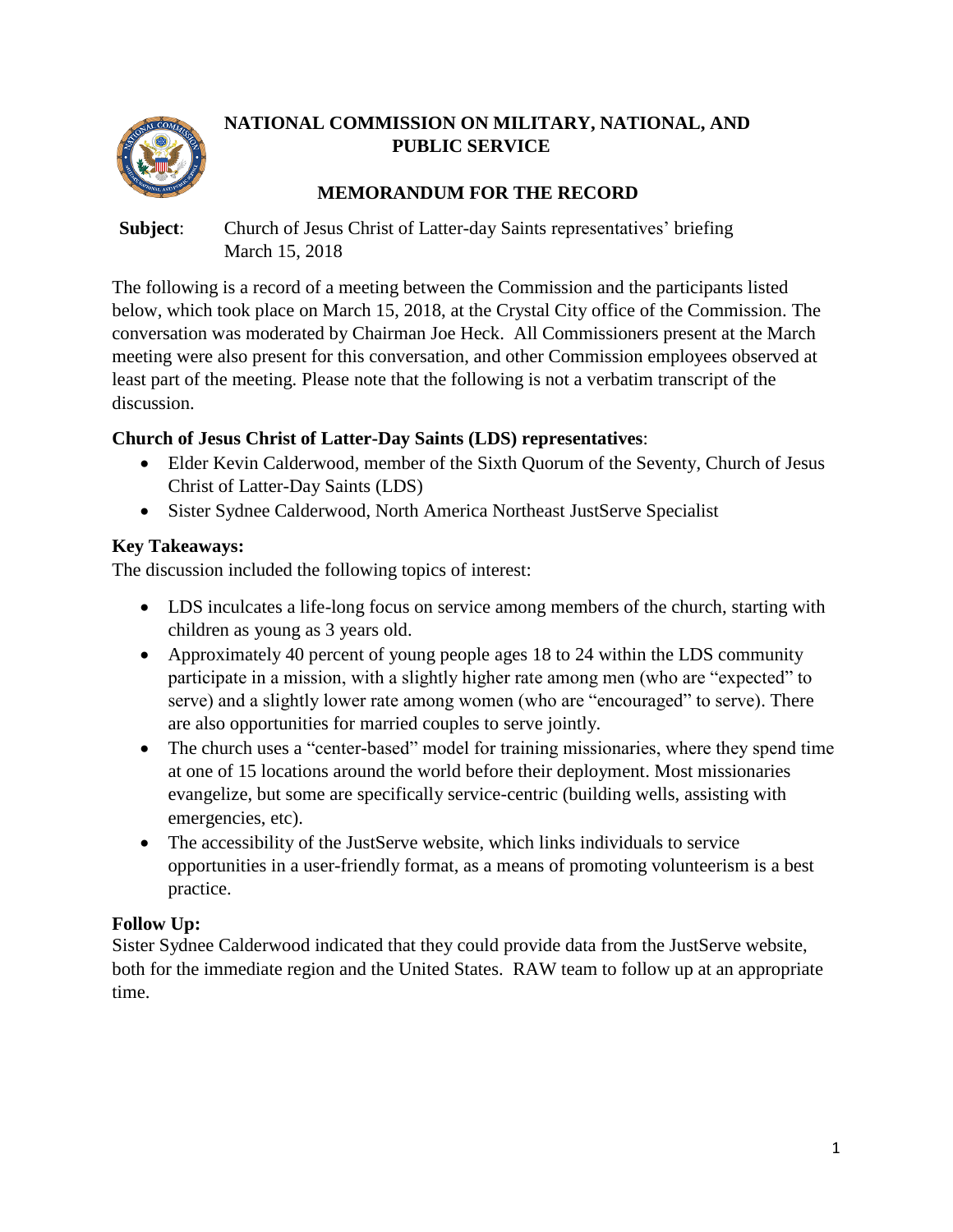#### **Meeting Discussion:**

The Calderwoods opened the meeting by overviewing some key elements of the Church of Jesus Christ of Latter-Day Saints, including:

- There are no paid clergy (all services are led by volunteers)
- There are 70,000 missionaries ages 18 to 24 across the world, serving for 18 months to two years
- Missionaries fund their own trips, which typically cost \$10,000 \$12,000

They overviewed their presentation by outlining the major points they intended to address, which are in bold below, and by introducing their backgrounds.

**1) How does the LDS church inspire an ethos of service in young people, manage such an expansive missionary/service program, and pay for it?**

The Calderwoods explained that the church instills a culture of service from an early age. They shared the example from their experience leading the New York South mission together for three years, during which Hurricane Sandy occurred. At that time of the hurricane, they had 220 to 240 young men and women serving as missionaries at the New York South mission, all of whom were able to support recovery efforts for about four months after the storm. The Calderwoods showed a video to demonstrate the work of the missionaries they led during this time.

*Steve Barney observed that many people may be aware of LDS missions, but may be less aware of the service orientation of these missions.* The Calderwoods explained that in most cases, missionaries go out in to the community to evangelize each week of their mission, but that service components are incorporated into their schedule. He also mentioned LDS prioritizes "serving quietly."

*Chairman Joe Heck reflected on the fact that LDS families do a lot to showcase service to children and wondered how it is possible to inspire an ethos of service in young people if it is not a focus within their families*. Elder Calderwood responded, "There is nothing like putting that young person side-by-side with someone who is serving." He referenced an interfaith council on service in which he participates. In his opinion, while the council releases many press releases to encourage folks to serve, he would prefer a stronger focus on participation in service projects. Sister Calderwood acknowledged that an ethos of service would have to be the product of a cultural shift and recommended developing and releasing multiple public service announcements (PSAs) on service. She explained her initial response to the question, "How does the LDS church inspire an ethos of service?" was "I don't know, we just do!" Both Calderwoods reiterated the desire for and positive impact of action, not words.

*Ed Allard asked them to share their stories about getting started in service.* At this point, the Calderwoods showed a video and song targeted to young children ages 3+ to raise their awareness of what going on a mission means. Sister Calderwood explained that children as young as 3 years old are asked to speak in "Primary" [child-centric portion of Sunday worship services] and develop early skills that will assist them as older church members. She also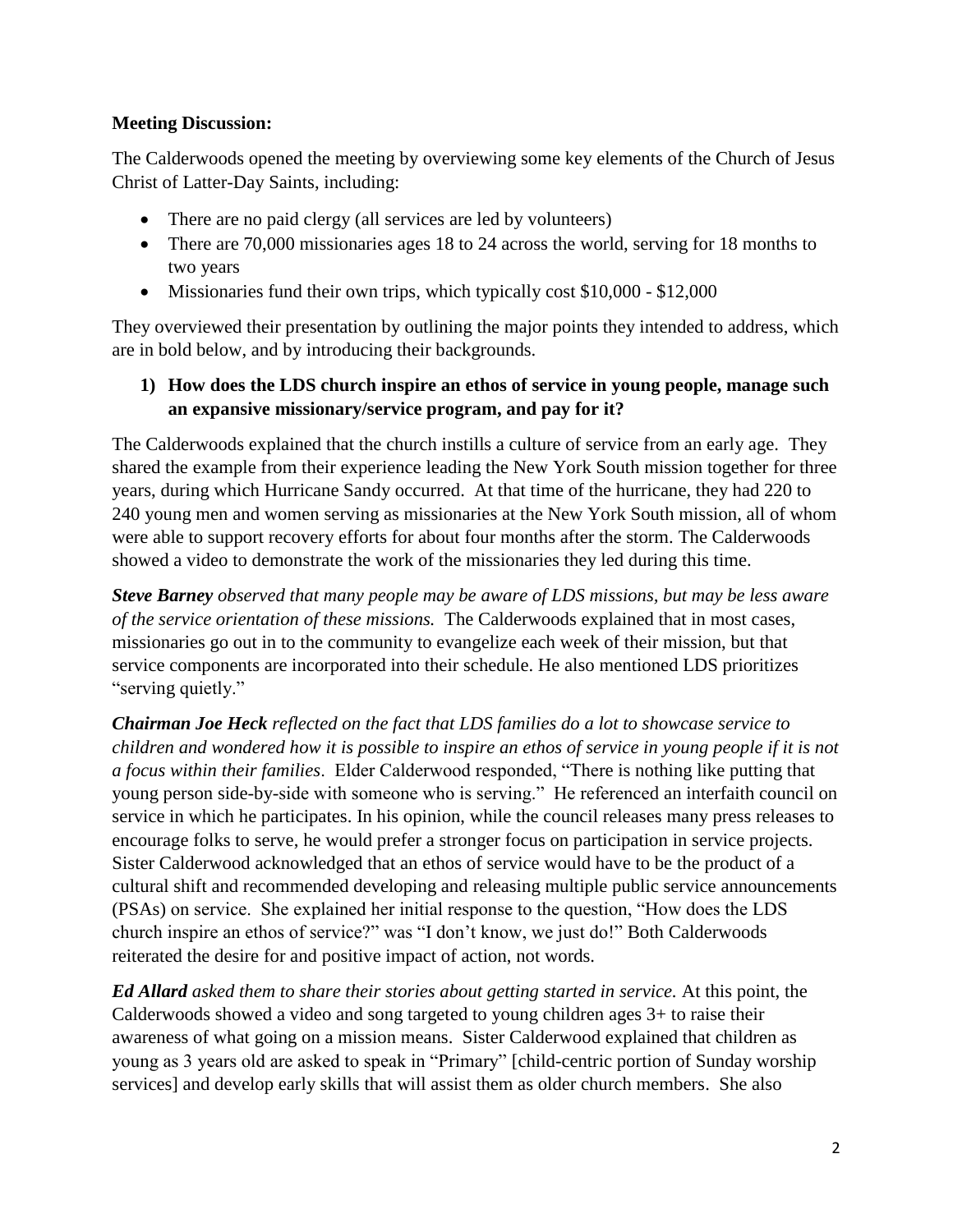explained that from a very early age, children see their parents volunteering their time at church, reiterating that all LDS clergy are lay clergy.

*Steve Barney wondered about the language and terminology surrounding service in LDS households and among youth, specifically wondering whether it is construed as "opportunity," "requirement," or an "obligation." He further explained that the role of the Commission is to inspire an ethos of service in a secular society.* Elder Calderwood explained that service is simply expected, observing that very few individuals like to be 'forced' to do something. At this time, he reflected on his own missionary experiences. Sister Calderwood added to this, explaining that while service is "expected" among young men, it is "encouraged" among young women. They affirmed that those who do not serve are not "shunned," and explained that approximately 40 percent of LDS youth participate in a mission, with the share of women increasing.

### **2) What are some of the lessons and best practices that the LDS church has learned through managing such a program?**

The Calderwoods explained that the age for serving missions has recently been dropped from 19 to 18 years old for men, and from 21 to 19 years old for women. At the time that the age minimum was reduced, the number of young people serving missions surged to about 80k; however, this surge has ended, and there is now a steady representation of 70K individuals in missions worldwide. Approximately 40% of men serve missions.

*Avril Haines asked how the options for service are formally presented.* The Calderwoods explained that when a young person is ready to begin the process, they "start their papers" and interview with their local bishop and state president. Once these rigorous interviews are complete, an applicant "sends in" his or her papers, which are reviewed by the church's quorum of the 12. The Quorum decides where each applicant will be serving. The applicant will receive a letter with the location of his/her mission, which is typically opened in the presence of family. Sister Calderwood described that the family typically celebrates the assignment, noting that is likely a "cultural thing."

*Tom Kilgannon references the Commission's mission to review women's participation in the Selective Service, and asks why missionary expectations are different for men and women—and what about the LDS church encourages this?* Sister Calderwood explained that, in the LDS church, only men hold the "power of the priesthood," and that serving as a priest requires having served as a missionary. She acknowledged that this may not always seem fair in the secular world.

*Tom Kilgannon asks who the LDS church looks to as an example for high-quality service programs.* Elder Calderwood explained that this is an area in which other groups tend to look to the LDS church, adding that they run 15 service training centers around the world.

*Chairman Joe Heck asks whether the Calderwoods think that more than 40 percent of young people would serve if the requirement to self-fund were lifted.* Sister Calderwood explains that the LDS church finds a way to send anyone who wants to serve on a mission, so it's unlikely that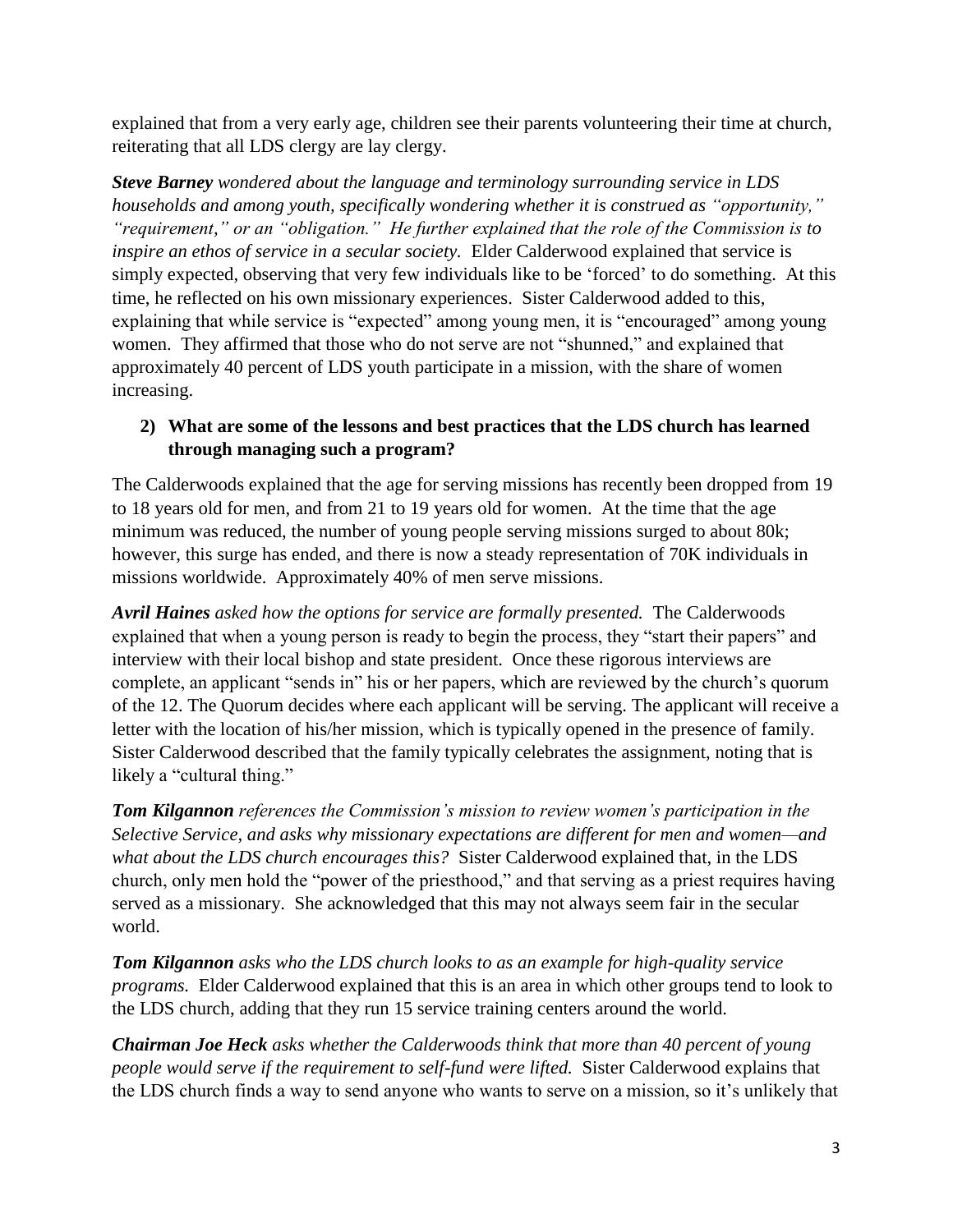this they would attract a significantly higher number of people by explicitly removing this barrier.

*Ed Allard asks what inspires the missionaries to pay for their service.* Elder and Sister Calderwood acknowledge that missions are hard work, but that those people generally interested in service just want to "get busy." They noted that this model might not translate directly to a nationwide effort.

*Janine Davidson asks if the mission is perceived to be a rite of passage or stepping stone for youth*. The Calderwoods affirmed that the mission program is particularly aimed at young people, but that anyone can "raise their hand to serve" on a mission, and that the church encourages service in all aspects of one's life.

*Steve Barney asks whether the LDS church would have any moral objection to women's participation in the Selective Service System or serving in active-duty roles.* Sister Calderwood explained that it is a LDS principle to follow the laws of the country in which they reside and that love of country is taken very seriously. If it were law to have women register, they would have no religiously-motivated problem with that. Elder Calderwood concurred. They also explained that for some church leaders, notably WWII-era clergy, that their military service substituted for time on mission.

**3) What is, and what could be, the LDS missionary program's interaction with existing or future programs of service in the United States.**

#### **The Calderwoods** *then introduced a program entitled* **JustServe.**

The Calderwoods mention two studies that the LDS church has commissioned: one about the perceptions of Mormons in the United States, and one about service outcomes. The perceptions study showed that individuals who know a Mormon tend to be open to the LDS Church, while those who do not know any Mormons are more likely to be suspicious of LDS. Both studies showed that the LDS church might benefit from investing in community outreach. This, in part, motivated the launch of [JustServe](https://www.justserve.org/) in 2011, initially in San Jose. JustServe expanded to the Northeast in 2015. JustServe connects service opportunities to any individual who wants to get involved. It is a not-for-profit endeavor and is project-based (they do not support fundraising or overt political activities). JustServe is both a site and an app, which is highly filterable, including by geography, types of service, age range of volunteers and more. It is not limited to the U.S., but rather is intended to expand globally. According to Sister Calderwood, JustServe has helped to match over 100,000 volunteers and averages 4-5 years to take root in a community.

JustServe is a sponsor of [Day to Serve,](http://daytoserve.org/) which launched in VA, WV, MD, and DC. This initiative represents a partnership between the LDS church and other communities of faith with their respective states' governors/mayors.

*Alan Khazei asked whether the church has thought about raising its voice in support of "service for everybody" or about partnerships, including with Service Year Alliance? Chairman Joe Heck asked how they spread the message of service outside of the church, and how the Commission and the LDS church can use one another to amplify this message*. *Tom Kilgannon*